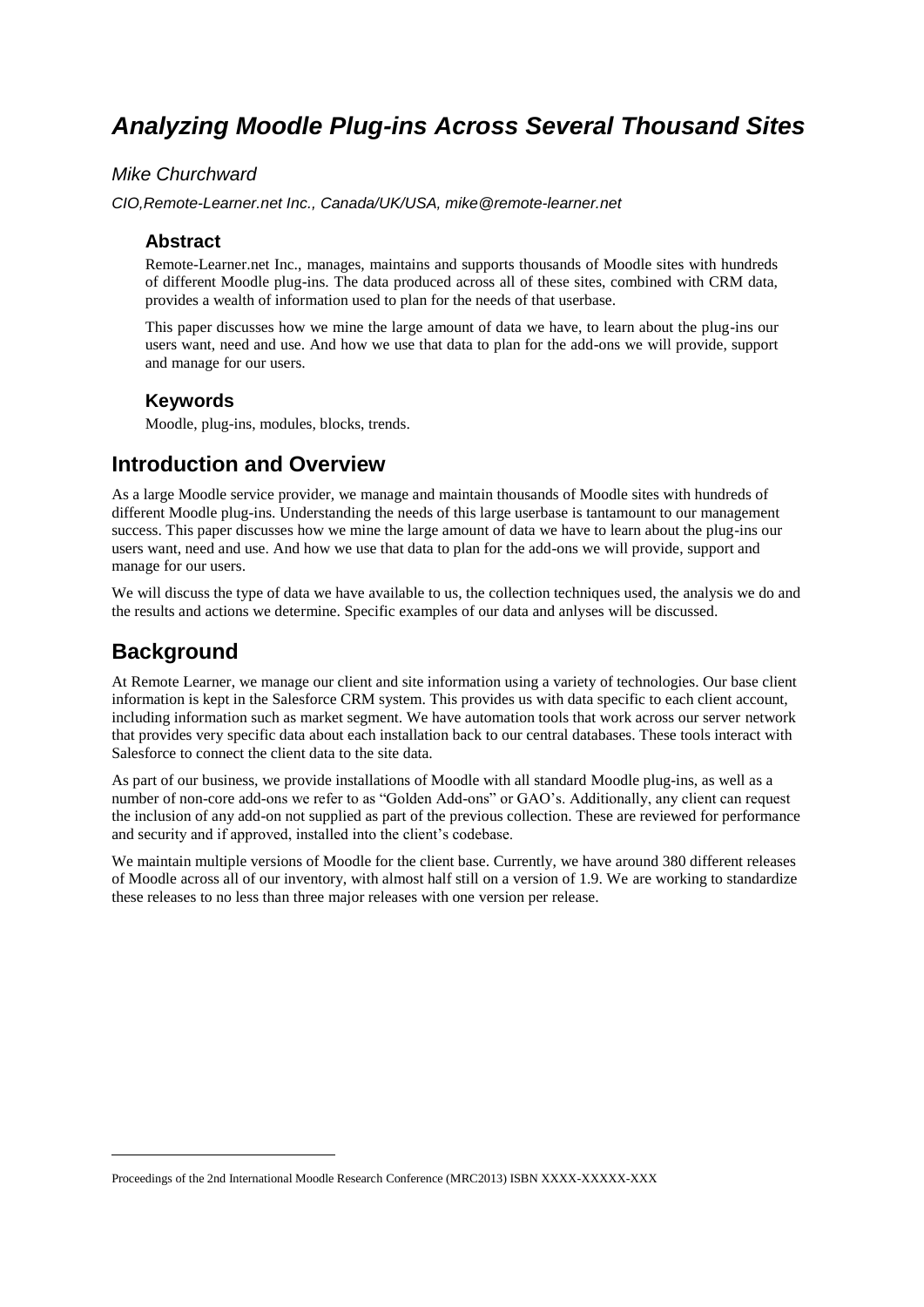Figure 1 shows the breakdown of our Moodle releases:



#### **Figure 1: Breakdown of Moodle Releases**

To maintain all of these releases, we have to create a new codebase for each new release, consisting of the Moodle code and all of our extra add-ons. As a result, we "lag" behind the major release date by up to 90 days.

Our current systems have automated much of this process, allowing us to collect much of the data used in this report, and get a much clearer picture into what our clients are using and need.

## **Data Available**

Our unique position as a Moodle service provider gives us a great sample of data. The summary of data used for this report is as follows:

| 3,574                                      |
|--------------------------------------------|
| 2,540,009                                  |
| 18,356,395                                 |
| 23 TB of data / 86 TB of data plus content |
| 556                                        |
| 225                                        |
| 49                                         |
| 34                                         |
| 76                                         |
| 1721                                       |
| 91                                         |
| 137                                        |
| 843                                        |
| 354                                        |
| 354                                        |
|                                            |

#### **Table 1: Data Summary**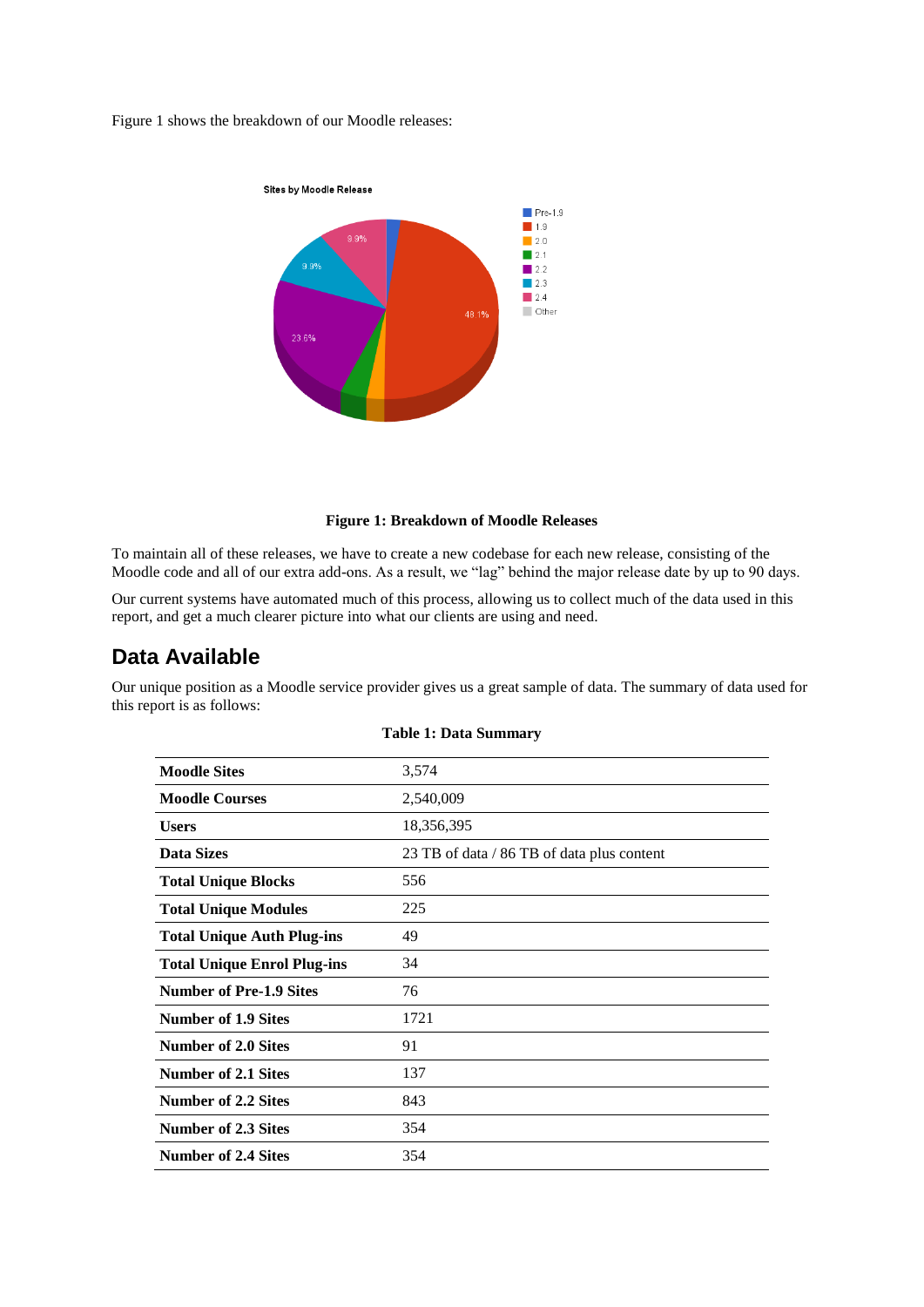| <b>Number of 2.5 Sites</b> |  |  |
|----------------------------|--|--|
|                            |  |  |

# **Data Collection Techniques**

All of the sites installed and managed, are maintained with strict processes and scripts. These scripts also retrieve information about each site and return that information to our master database. These scripts run on regular schedules, designed to minimize the impact on the actual sites.

For example, basic configuration information about a Moodle site is returned hourly. Information on installed plug-ins is returned weekly. This gives us very accurate data on versions, configurations, sizes and more.

Data is also retrieved from our Salesforce application, and the records associated with the sites, correlated with the records associated with the CRM. This allows us to (among other things) report on specific client demographics, such as market sector.

None of the data retrieved includes any personal information identifiable to any particular person. The only data on users retrieved at all is the number of users on a particular site.

The plug-in data collected includes the following data for each site:

- plug-in name and type,
- version and release information,
- whether the plug-in is enabled (visible) on the site,
- whether the code is present on the site,
- the source of the plug-in (core, GAO, non-standard),
- the number of instances in use.

There is other information that can be derived by linking the site records to the other collected records.

For purposes of our analyses, we focused on the plug-ins that were used on the sites. For this analysis, that meant modules, blocks, enrolment plug-ins and authentication plug-ins that were visible (enabled) on the site. We cross-referenced this data with site data to compare market segments and Moodle releases.

The data used in this report was gathered in the May/June 2013 time period.

## **Uses**

At a general level, being able to report on usage of Moodle add-ons, allows us a peek into what our users are doing with Moodle from a much wider scope. At an operational level, the data allows us to plan for client support and training, allowing us to make sure our staff is focused in the right areas. At the sales level the data allows us to target specific solutions to specific sectors of clients. At the service level, seeing the non-standard plug-in usage allows us to identify other potential high-value add-ons that our clientbase may have use for. And at the maintenance level, seeing potential upgrade problems well ahead of time provides us the ability to manage risk better.

## **Results and Analysis**

Our analysis allowed us to track all module usage by number of clients, number of sites and number of instances. For general plug-in statistics, the number of sites using the modules proved to be less useful data. All of our sites are installed with all of our standard modules (core and GAO) installed and visible. Very few clients ever disable a module, so the data for modules per site for all standard installed modules was pretty much the same as the number of sites.

We also had the number of installed instances for each module which was more useful, but in some cases a very few sites had a very large number of installed instances of a specific module, skewing the results. To come up with a more useful analysis, we created a weighted value by multiplying the number of sites by the number of instances. We called this value the "Rank Value". For our needs, this helped to bring the most used plug-ins to the forefront, highlighting the *truly* most used modules. Figure 2 shows the results: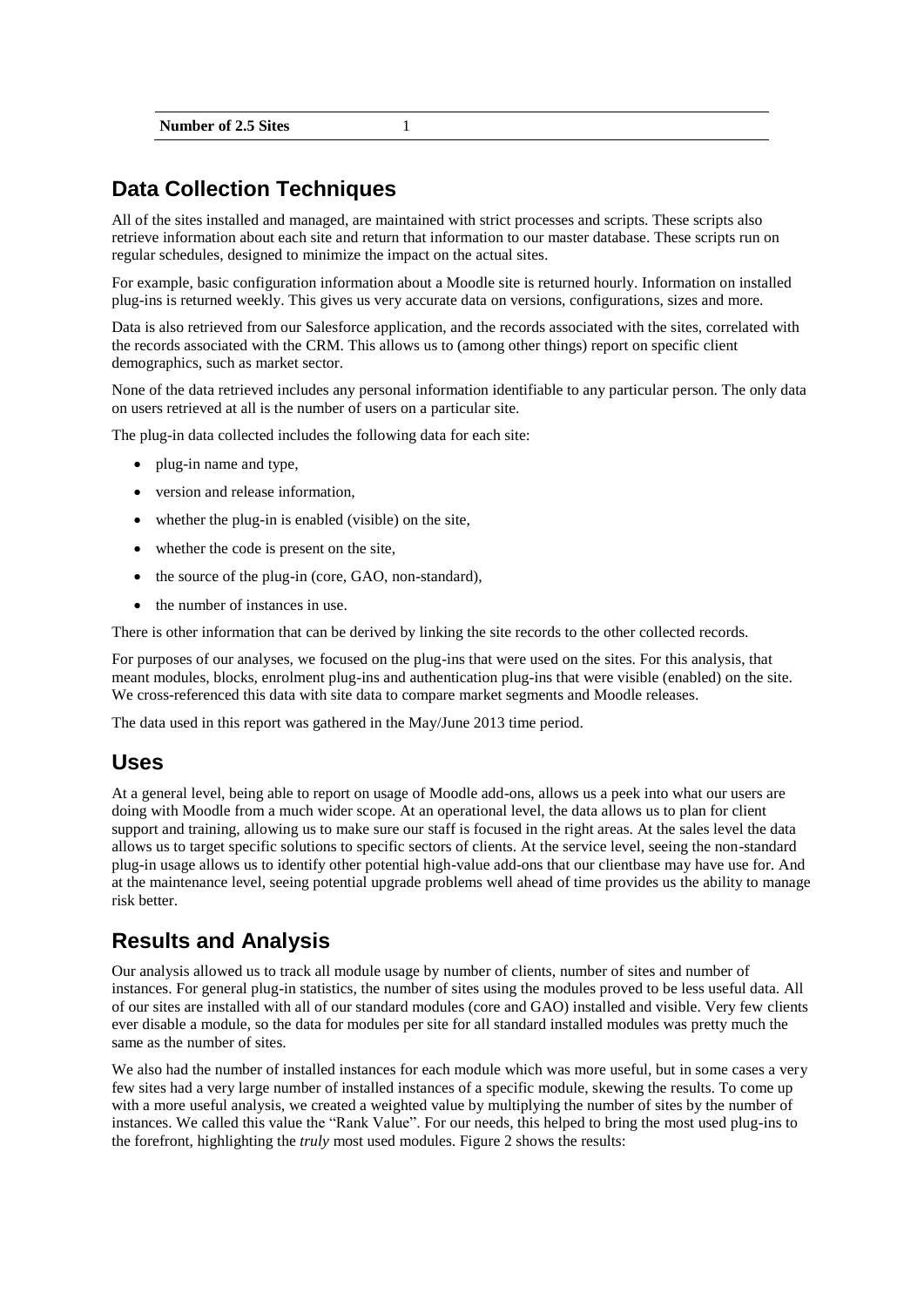

**Figure 2: All Modules Ranked**

The interesting part of this data is that 44% of the modules used are information-only resources (resource, page, url). If you include "label" in that total, it increases to 64%. Assignment and quiz total another 20%. These are "assessment" activities. And then the forum module, the collaborative basis for Moodle, accounts for 12%. The least used current core modules were "feedback" and "lti". Although at the bottom, "lti" is very new in comparison to the other core modules, and was used over 6000 times. This still makes it an interesting module to watch and see how the trends over time go.

Our data allowed us to separate the core Moodle modules from our GAO and non-standard modules installed. The core module statistics, even using the weighted, ranked calculation, pretty much showed the same results as the general data above.

For our purposes, getting to the next level was more interesting. Analysing the number of non-core modules installed in our userbase. Figure 3 displays this data:

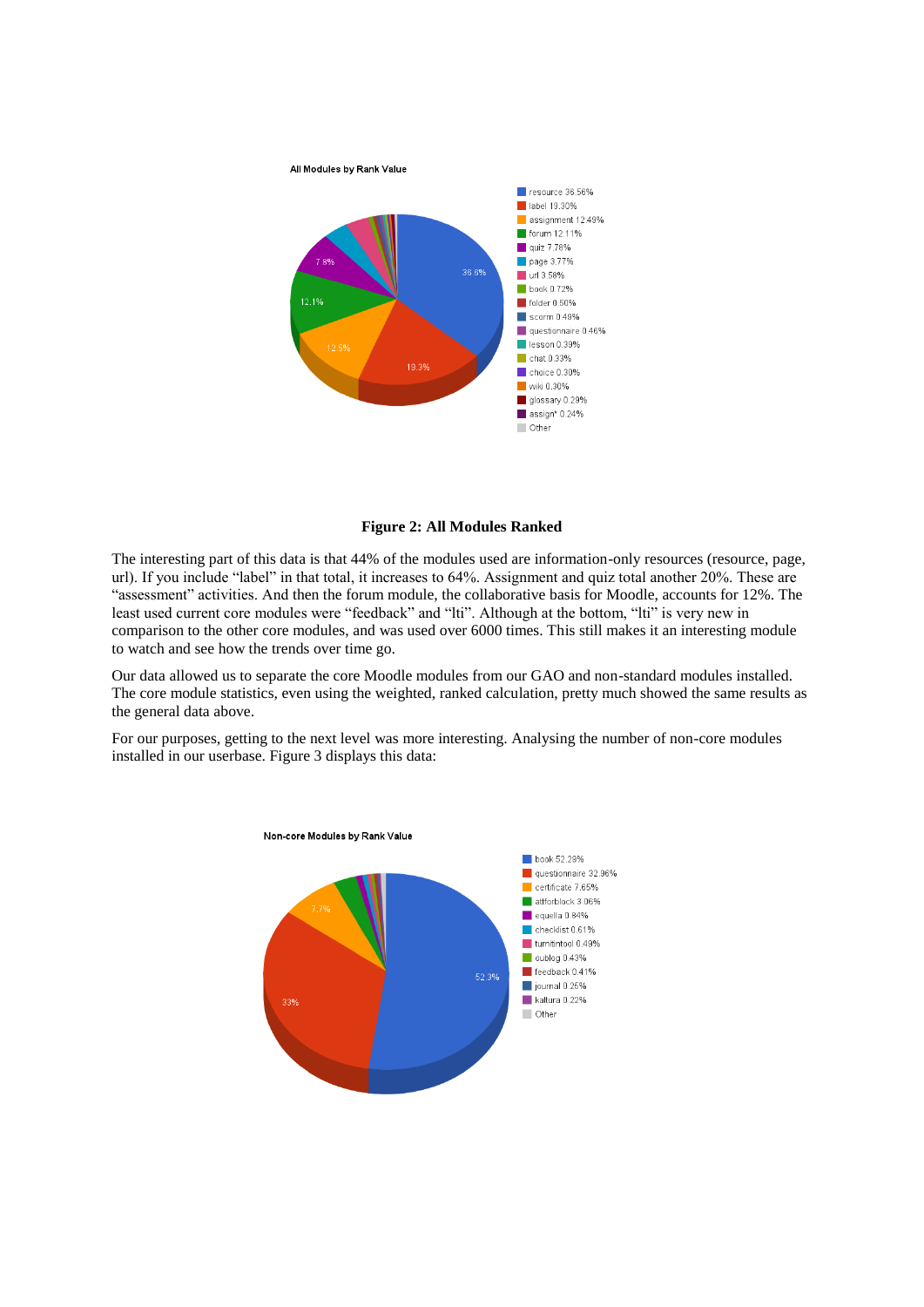#### **Figure 3: Non-core Modules Ranked**

This data shows that, once-again, information-only modules lead the way with the "book" module (now core) taking over 50% of the ranked instances. The next module "questionnaire" accounts for 32%, well above its functional counterpart "feedback" at 0.41%. This could be due to legacy - "questionnaire" has been available a lot longer than "feedback". When we extend our analysis to include date trends, we may be able to determine which one is more likely to be used now.

Looking at module usage by sector - Higher Education (universities and colleges), K-12 and Corporate provided some interesting differences.

For Higher Ed, information-only modules still led the way, but the forum module ranked above quiz and assignment. Assignment at 11.8% ranked above quiz at 8.6%. The forum and assignment rankings show a high instructor involvement in courses for Higher Ed.

For K-12, again resources and labels were ranked high. Interestingly, the assignment module ranked first in interactive modules, followed by the forum. The quiz module trailed after that. This shows an even higher instructor involvement, expected at this level. An interesting difference between Higher Ed and K-12 is the higher ranking of the SCORM module in K-12 over Higher Ed. This may be due to the often higher multimedia content in SCORM's. It will be interesting to see if LTI shows a trend increase in K-12.



**Figure 4: All Modules Ranked – Higher Ed**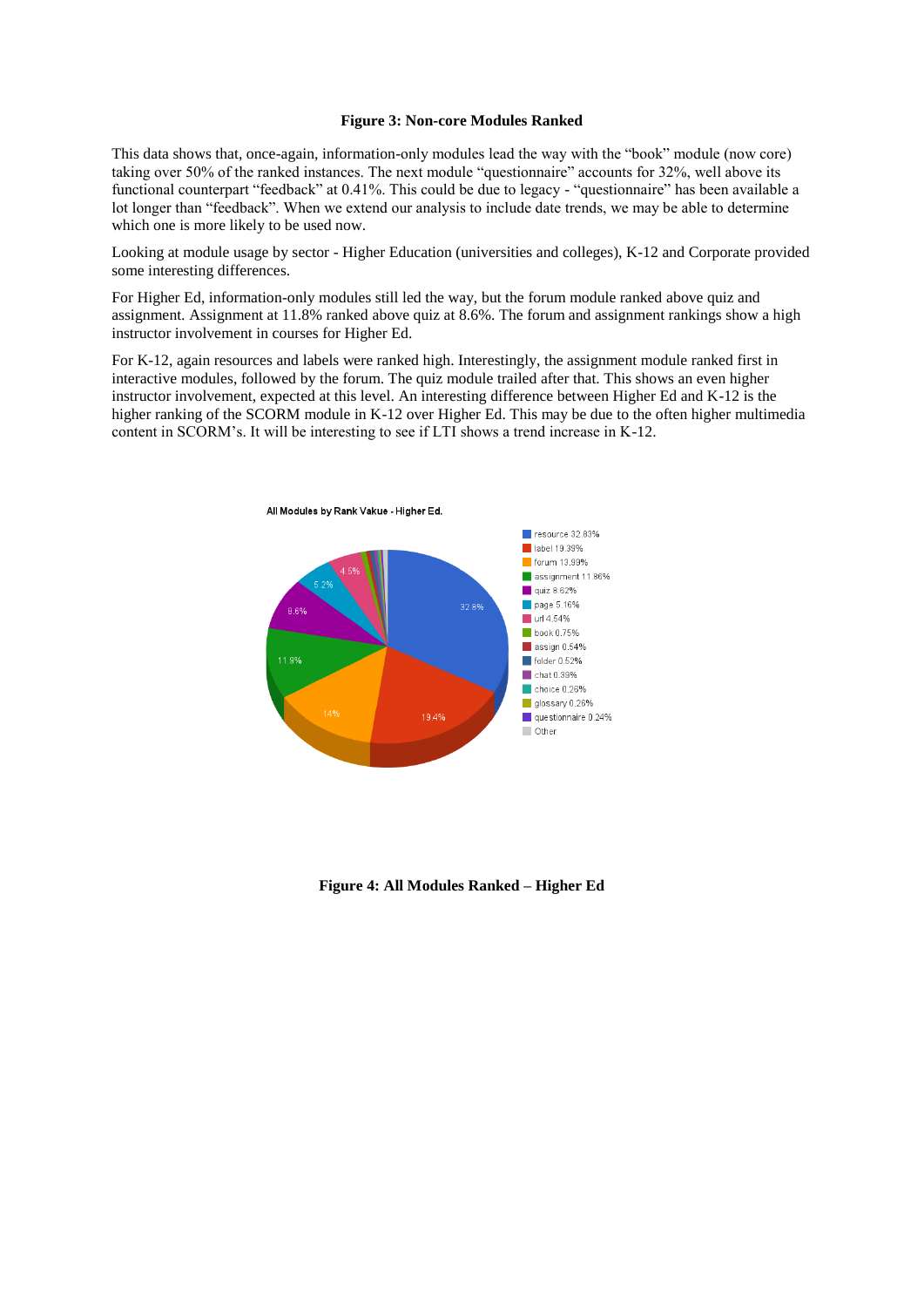

#### **Figure 5: All Modules Ranked – K-12**

The corporate sector shows similar results to the education sector, surprising in some cases. We expected that corporates would have their courses set up primarily on "auto-pilot", yet assignment and forum ranked right near the top at 9.5% and 9.3% respectively. Both of these expect some form of high instructor interaction. The quiz module was next at 8.7%. The SCORM module captured the highest ranking yet at 1.6%. This was expected as we see a lot of corporate clients relying heavily on SCORM content.



#### **Figure 6: All Modules Ranked - Corporate**

The final data set we looked at was the overall ranking of non-standard modules. These are the modules that are not enabled by default on our installations. Some of these are installed but hidden while others are specifically requested by clients. This data provided some surprises and some concerns. The surprises included the "game"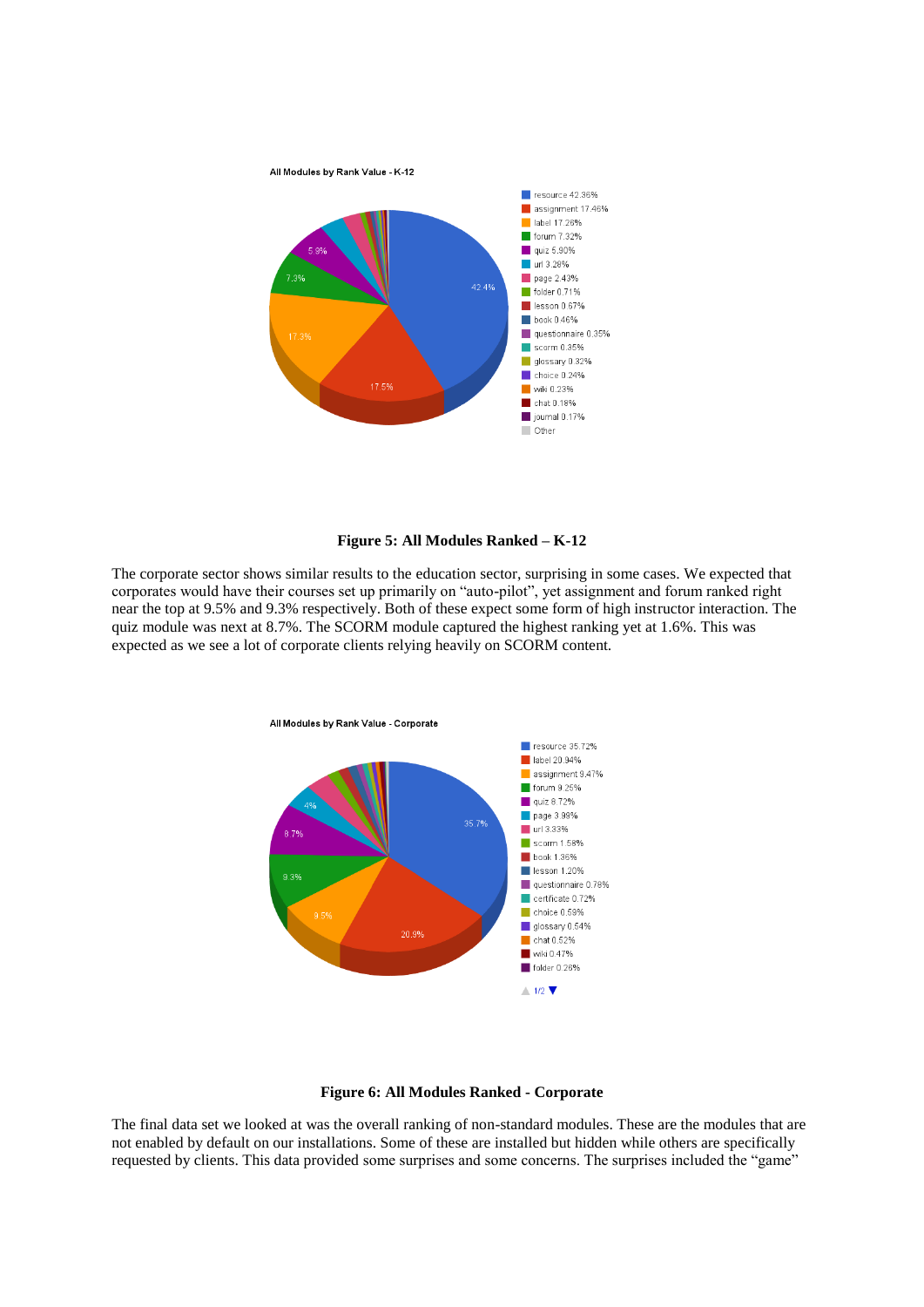and "lighboxgallery" modules. Neither of these had been considered for our GAO list, but clearly they are in demand.



#### **Figure 7: Non-standard Modules Ranked**

Of concern are the "elluminate" modules. Elluminate is a discontinued product, replaces by different applications. These may need to be addressed for the clients using them.

### **Blocks**

Our data for blocks showed a fairly common pattern across all of our user sectors.



#### **Figure 7: Non-standard Modules Ranked**

Of note were the "quickmail" and "grade me" blocks. These two non-core blocks were used most frequently. The "quickmail" block shows a need for easily integrated external messaging while the "grade me" blocks